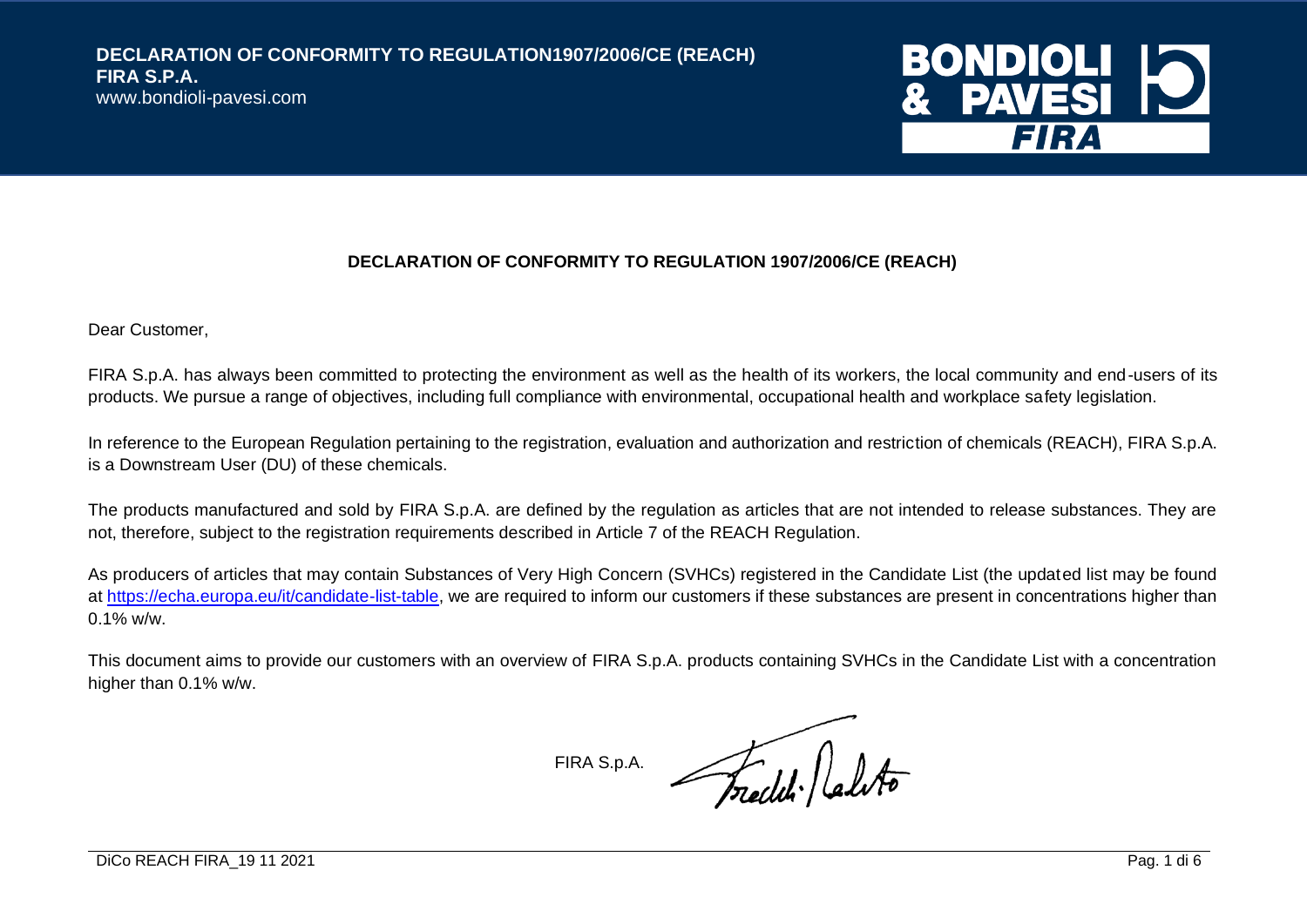www.bondioli-pavesi.com

# BONDIOLI 10<br>& PAVESI 10

| <b>COOLING CORES (NO ACCESSORIES)</b>                                             |              |                                      |             |               |  |
|-----------------------------------------------------------------------------------|--------------|--------------------------------------|-------------|---------------|--|
| Article name                                                                      | Item number  | <b>SCIP number</b>                   | <b>SVHC</b> |               |  |
| COPPER OIL COOLING CORE                                                           | FR661####### | f8e84ba5-39f8-4e04-a047-2d5b5aacaa30 | Lead        | CAS 7439-92-1 |  |
| COPPER WATER RADIATOR                                                             | FR454####### | 8f2ba412-0ee9-4c1f-ad0d-a2734e6d10d6 | Lead        | CAS 7439-92-1 |  |
| <b>COMBINED WATER-OIL-</b><br><b>INTERCOOLER HEAT</b><br>EXCHANGER WITHOUT SHROUD | FR483####### | 60a66bc2-31e5-445d-bcce-530da9dc645c | Lead        | CAS 7439-92-1 |  |
| ALUMINUM OIL COOLING CORE                                                         | FR686####### | 7e265993-e881-4601-89cb-6194be25cc4e | Lead        | CAS 7439-92-1 |  |
| ALUMINUM COMBINED COOLING<br><b>CORES</b>                                         | FR687####### | 2e2bd982-0ddb-463a-a1a4-84971973cd08 | Lead        | CAS 7439-92-1 |  |

| <b>COOLING CORES (WITH ACCESSORIES)</b>                                              |              |                                      |                                                                           |  |
|--------------------------------------------------------------------------------------|--------------|--------------------------------------|---------------------------------------------------------------------------|--|
| <b>Article name</b>                                                                  | Item number  | <b>SCIP number</b>                   | <b>SVHC</b>                                                               |  |
| COPPER OIL COOLER WITH<br><b>ELECTROFAN</b>                                          | FR653####### | 130d81a8-097a-45f7-9af8-38ae863ac02c | CAS 7439-92-1<br>Lead<br>Lead monoxide CAS 1317-36-8<br>DMAc CAS 127-19-5 |  |
| COPPER OIL COOLER WITH<br><b>HYDRAULIC MOTOR</b>                                     | FR654####### | 47d6b0f5-57f3-4afa-a08a-1c78f9025667 | CAS 7439-92-1<br>Lead                                                     |  |
| <b>WATER RADIATOR WITH</b><br>ACCESSORIES (ALUMINUM-<br>COPPER)                      | FR655####### | 9ba9bdf9-8dfc-4e5f-b439-eaf56ccf05b8 | CAS 7439-92-1<br>Lead<br>Lead monoxide CAS 1317-36-8<br>DMAc CAS 127-19-5 |  |
| OIL HEAT EXCHANGER                                                                   | FR674130000# | 543c8270-906a-4f0c-a932-d75385eda244 | CAS 7439-92-1<br>Lead                                                     |  |
| COPPER WATER COOLING CORE<br>+ STEEL FRAME                                           | FR676####### | 90707f67-d021-45f5-ab7c-9b1f63183310 | CAS 7439-92-1<br>Lead                                                     |  |
| COPPER AND ALUMINUM<br>COMBINED HEAT EXCHANGERS + FR685#######<br><b>ACCESSORIES</b> |              | b4bb2b7c-87ac-42fc-b164-e6925f7a6313 | CAS 7439-92-1<br>Lead                                                     |  |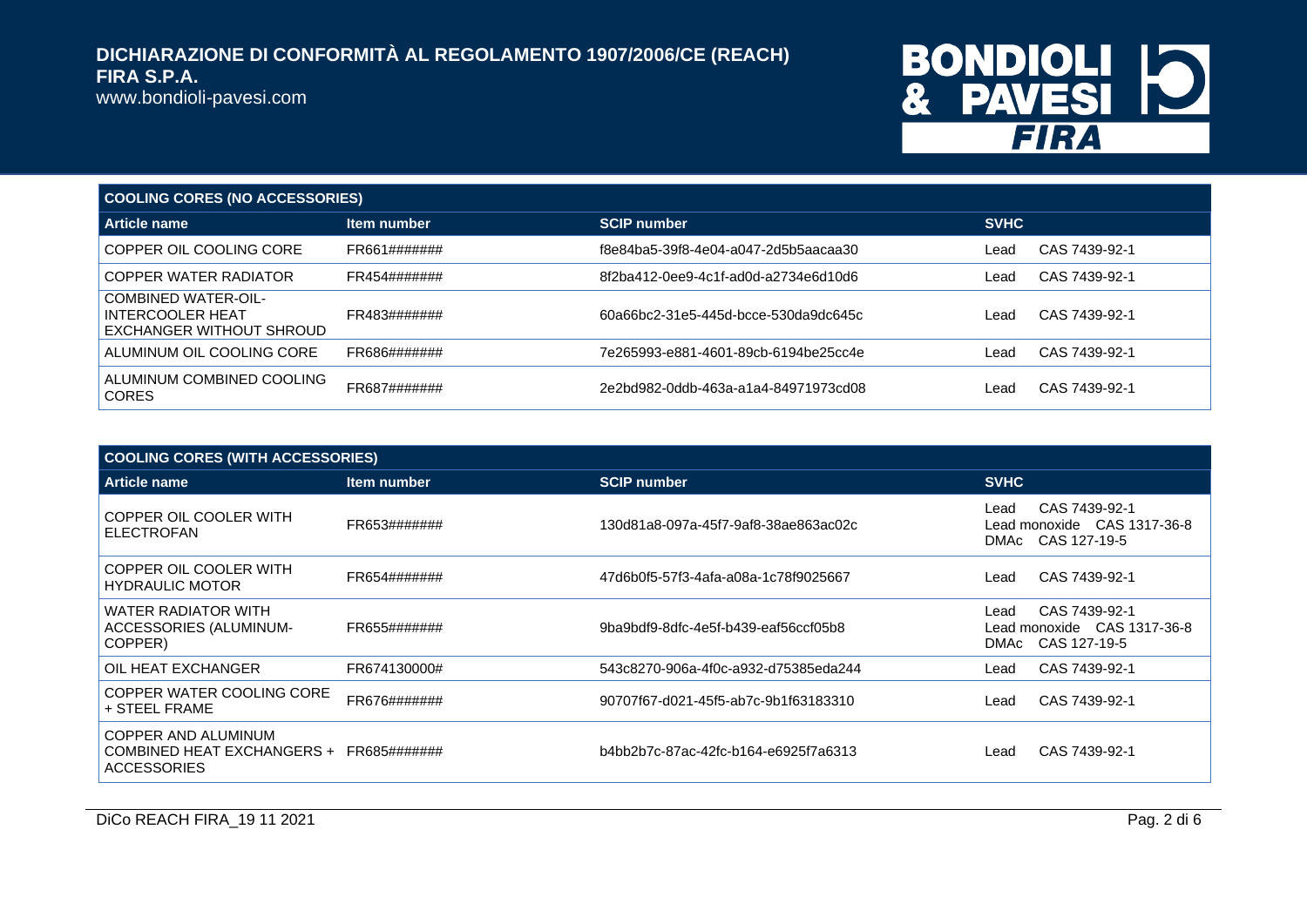www.bondioli-pavesi.com

# BONDIOLI 10<br>& PAVESI 10

| COPPER WATER COOLING CORE<br>+ ACCESSORIES                                                           | FR682####### | cf134a5b-4521-4393-b275-36c74f852a17 | CAS 7439-92-1<br>Lead                                                               |
|------------------------------------------------------------------------------------------------------|--------------|--------------------------------------|-------------------------------------------------------------------------------------|
| KIT HEAT EXCHANGER +<br>DISMOUNTED ACCESSORIES                                                       | FR465####### | 67134284-c669-456f-b907-cfb14ed0c217 | CAS 7439-92-1<br>Lead<br>Lead monoxide CAS 1317-36-8<br>CAS 127-19-5<br><b>DMAc</b> |
| <b>COMBINED WATER-OIL-</b><br><b>INTERCOOLER HEAT</b><br><b>EXCHANGER WITH</b><br><b>ACCESSORIES</b> | FR481####### | eb54605c-bff6-46a4-956b-b2432d2e69cb | CAS 7439-92-1<br>Lead                                                               |
| OIL COOLER WITH ELECTROFAN                                                                           | FR633####### | 219bcacb-e2ba-4d13-863d-20711c0407dd | CAS 7439-92-1<br>Lead<br>Lead monoxide CAS 1317-36-8<br>CAS 127-19-5<br><b>DMAc</b> |
| OIL COOLER WITH HYDRAULIC<br><b>MOTOR</b>                                                            | FR634####### | 8623f991-96db-4beb-845f-202ebdb7f104 | CAS 7439-92-1<br>Lead                                                               |
| <b>COMBINED HEAT EXCHANGER</b><br><b>WITH ELECTROFAN</b>                                             | FR657####### | eeff5afc-c9a5-4df5-af7d-f504a6357854 | CAS 7439-92-1<br>Lead<br>Lead monoxide CAS 1317-36-8<br>CAS 127-19-5<br><b>DMAc</b> |
| <b>INTERCOOLER WITH</b><br><b>ELECTROFAN</b>                                                         | FR659####### | bc60bcce-79a8-47e0-8f79-c6220eea2d8a | CAS 7439-92-1<br>Lead<br>CAS 127-19-5<br><b>DMAc</b>                                |
| <b>COMBINED WATER-OIL-</b><br><b>INTERCOOLER</b> (accessories<br>included)                           | FR669####### | 3975025e-1016-4937-9601-79b85c805476 | CAS 7439-92-1<br>Lead                                                               |
| <b>URCA - Compact Autonomous</b><br>Cooling Package                                                  | FR670####### | 2bd12e42-5a42-4d95-b949-4d35c0676f76 | CAS 7439-92-1<br>Lead                                                               |
| <b>GRA</b> - Compact Autonomous<br>Cooling Package                                                   | FR675####### | 06fd15f7-20fb-490e-b24c-526c54b72660 | CAS 7439-92-1<br>Lead<br>Lead monoxide CAS 1317-36-8<br>CAS 127-19-5<br><b>DMAc</b> |
| <b>GRA - Compact Autonomous</b><br><b>Cooling Package Tested</b>                                     | FR695386000# | 4c76992e-77a8-46dd-9ae7-df9127d14530 | CAS 7439-92-1<br>Lead                                                               |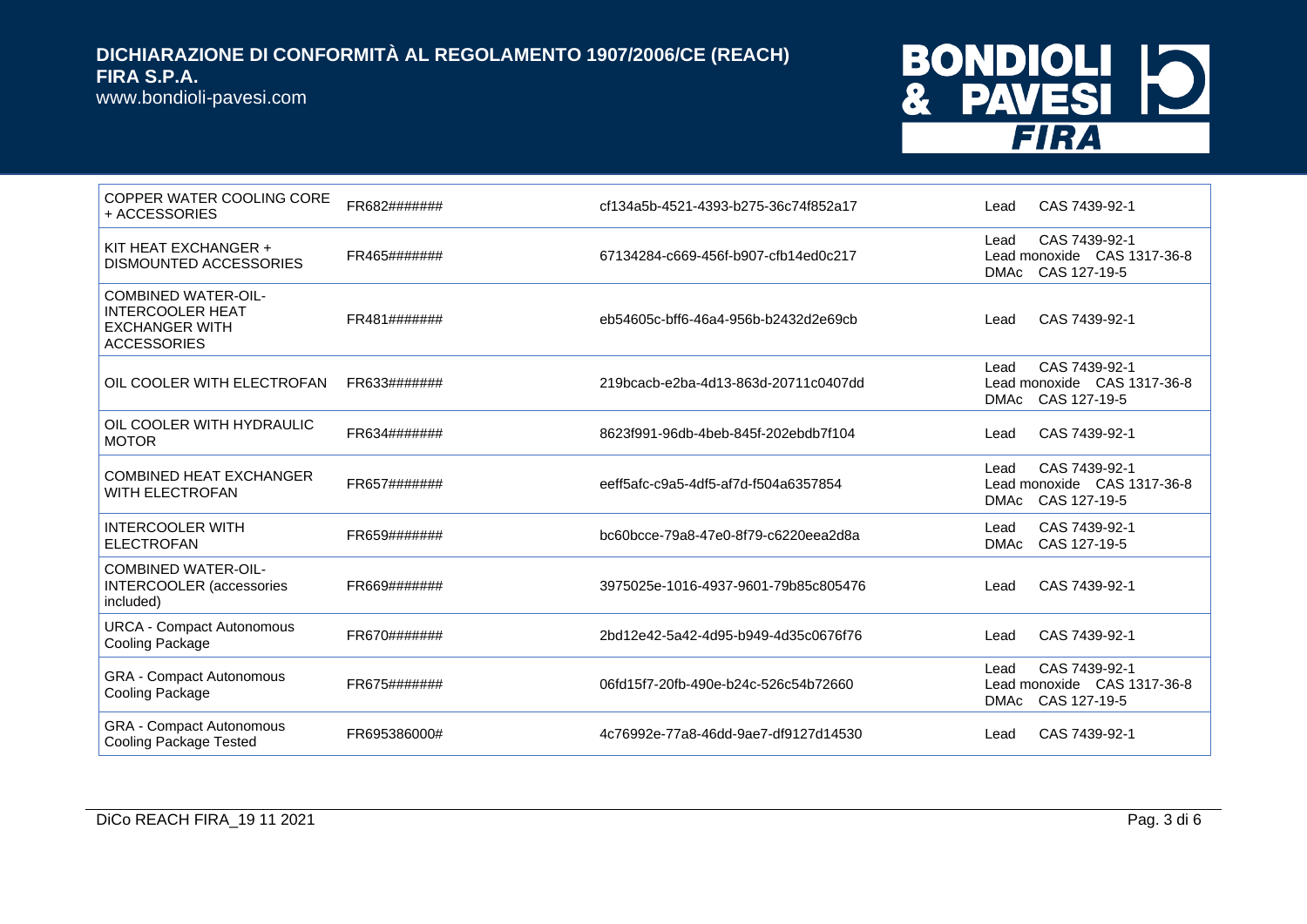www.bondioli-pavesi.com

## BONDIOLI 10 FIRA

| OIL HEAT EXCHANGER WITH<br>ELECTROFAN                              | FR6732000001 | 91ae52b4-dc2d-4f52-b8e6-3e219c2622de | Lead<br>DMAc | CAS 7439-92-1<br>CAS 127-19-5 |
|--------------------------------------------------------------------|--------------|--------------------------------------|--------------|-------------------------------|
| I COPPER AND ALUMINUM<br>COMBINED HEAT EXCHANGERS +<br>STEEL FRAME | FR679####### | 026eb1b4-0d58-4656-98d1-43599832f752 | Lead         | CAS 7439-92-1                 |
| WATER RADIATOR + SHROUD                                            | FR668####### | c23d93e5-d0c8-428b-9495-c18d80804d36 | Lead         | CAS 7439-92-1                 |
| WATER RADIATOR WITH<br><b>HYDRAULIC MOTOR</b>                      | FR656####### | 8a5fabef-06c7-4a65-b3c4-db159baf5c87 | Lead         | CAS 7439-92-1                 |
| COMBINED HEAT EXCHANGER<br>WITH HYDRAULIC MOTOR                    | FR658####### | ebca96fc-015e-437c-8f29-019c6993f963 | Lead         | CAS 7439-92-1                 |

| <b>ACCESSORIES</b>               |              |                                      |             |               |
|----------------------------------|--------------|--------------------------------------|-------------|---------------|
| <b>Article name</b>              | Item number  | <b>SCIP number</b>                   | <b>SVHC</b> |               |
| <b>MODIFICATION KIT</b>          | FR4351300001 | dfff4df1-8c95-4c4f-b56c-50378f0b7a0b | Lead        | CAS 7439-92-1 |
| FAN SHROUD (grille included)     | FR666####### | 519cba37-8cf8-470d-92af-97c8425beec6 | Lead        | CAS 7439-92-1 |
| KIT EXPANSION TANK               | FR4072130001 | e0f9b9b5-16ab-4af3-bc44-c8518a5a6e28 | Lead        | CAS 7439-92-1 |
| OIL TANK                         | FR4380127001 | d0424ff1-b6d1-42c7-8f3e-4820dac61a8c | Lead        | CAS 7439-92-1 |
| <b>PAINTED PROTECTION GRILLE</b> | FR328######  | 9309994d-b7fa-4e08-b710-84140156d7f0 | Lead        | CAS 7439-92-1 |
| <b>PROTECTION GRILLE</b>         | FR327######  | f90b4008-8ade-46a6-b053-c3f07bbbafb9 | Lead        | CAS 7439-92-1 |
| <b>METAL EXPANSION TANK</b>      | FR433####### | a43f201b-a939-4538-9816-4b3321c43273 | Lead        | CAS 7439-92-1 |
| <b>GEAR MOTORS</b>               | FR33203####  | 76489ecb-d796-42fa-a844-8c9c57983721 | Lead        | CAS 7439-92-1 |
| TERMOSTAT                        | FR361######  | 0cd0e627-85bf-42d5-88f2-6137077a41bf | Lead        | CAS 7439-92-1 |
| THERMOSTATIC BYPASS VALVE        | FR389002127  | 4d4d0a0e-4d72-4617-94ef-085f3da44a40 | Lead        | CAS 7439-92-1 |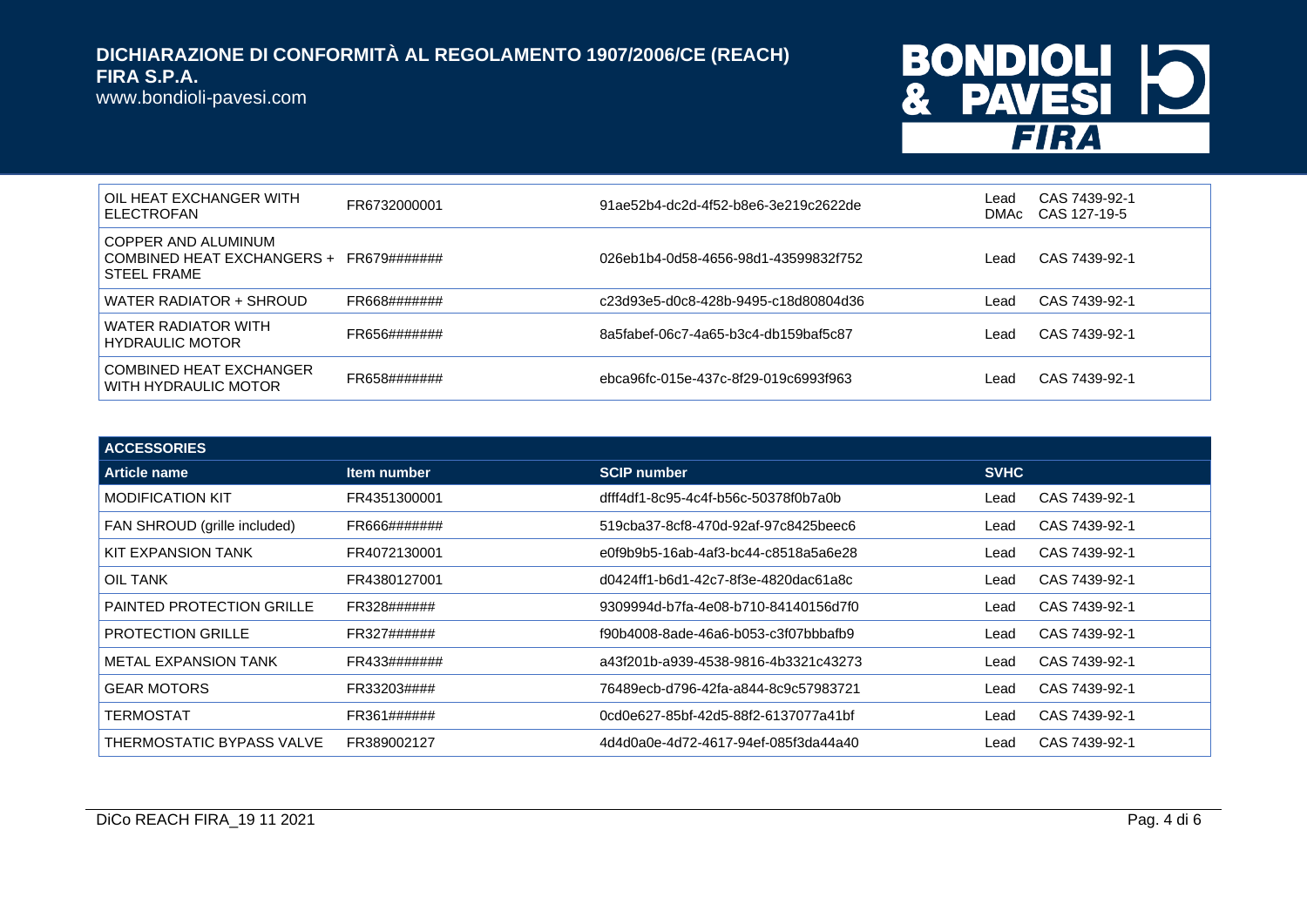www.bondioli-pavesi.com

## **BONDIOLI 10<br>& PAVESI 10 FIRA**

| ACCESSORY KIT GRILLE+AC FAN                       | FR417#######     | b7f38da6-1e4e-408a-b4aa-cfc73ddb3585 | CAS 7439-92-1<br>Lead<br>Lead monoxide  CAS 1317-36-8<br>DMAc CAS 127-19-5 |
|---------------------------------------------------|------------------|--------------------------------------|----------------------------------------------------------------------------|
| ACCESSORY KIT GRILLE+FAN                          | FR416#######     | 873d0702-109a-4d91-bc02-ddcaa42f5638 | CAS 7439-92-1<br>Lead                                                      |
| I AC AXIAL FANS WITH<br><b>PROTECTION GRILLE</b>  | FR859######      | c16d0f75-4cc7-44b0-9b0d-ca2ed1d8c9ce | CAS 7439-92-1<br>Lead<br>Lead monoxide CAS 1317-36-8<br>DMAc CAS 127-19-5  |
| AC AXIAL FANS FOR SELLING                         | FR861######      | 88e0dbb0-8448-4e78-8d5f-fea997118d4f | CAS 7439-92-1<br>Lead<br>Lead monoxide CAS 1317-36-8<br>DMAc CAS 127-19-5  |
| AC AXIAL FANS WITH<br><b>ACCESSORIES</b>          | FR861#######(WA) | 88ae60ef-b9d0-46b1-90e7-88b7792d558c | CAS 7439-92-1<br>Lead<br>CAS 127-19-5<br>DMAc                              |
| AC AXIAL FANS HP WITH<br><b>PROTECTION GRILLE</b> | FR860######      | 820a5657-e6e7-4aff-9b85-c86a5e7b9af9 | CAS 7439-92-1<br>Lead<br>CAS 127-19-5<br><b>DMAc</b>                       |
| <b>CAPACITOR</b>                                  | FR39400#         | f63483ca-919b-4675-8729-e1a17e9d7cef | CAS 7439-92-1<br>Lead<br>Lead monoxide CAS 1317-36-8                       |
| <b>ELECTRONIC KIT</b>                             | FR350#######     | 105e4b68-c507-48e1-8aca-71fddb534759 | CAS 7439-92-1<br>Lead<br>Lead monoxide CAS 1317-36-8                       |
| Level Sensor                                      | FR348#######     | 9430e6aa-de74-4611-9b31-537674ba10f7 | CAS 7439-92-1<br>Lead                                                      |

| <b>COMPONENTS</b>                           |              |                                      |             |               |
|---------------------------------------------|--------------|--------------------------------------|-------------|---------------|
| Article name                                | Item number  | <b>SCIP number</b>                   | <b>SVHC</b> |               |
| <b>BRASS TUBE</b>                           | FR116###     | 8b9acd57-695d-4ae5-8a5e-a3cd0f8573d0 | Lead        | CAS 7439-92-1 |
| THREADED BAR                                | FR3750802    | fd0027c3-df5e-4e1d-983d-7e1fe03bd785 | Lead        | CAS 7439-92-1 |
| <b>BRASS PIPE</b>                           | FR257####### | 5709272d-cda0-4517-ad4c-023d11e7c7db | Lead        | CAS 7439-92-1 |
| Magnetic oil-drain plug with copper<br>seal | FR346723008  | 2f89a68c-0e29-4052-8f7a-c0ef0fefc40b | Lead        | CAS 7439-92-1 |

DICo REACH FIRA\_19 11 2021 Pag. 5 di 6